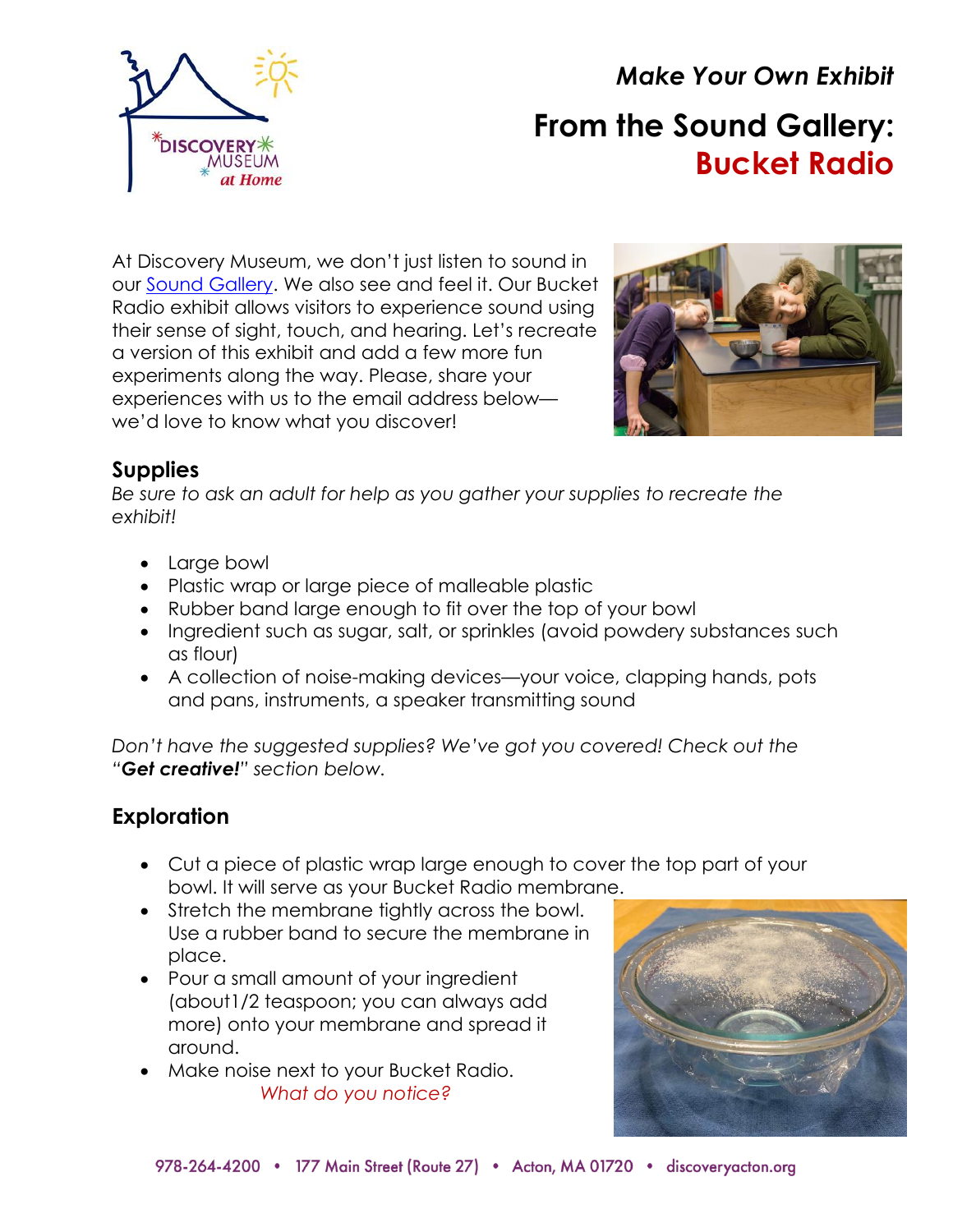

## **Things to try**

- Make softer and louder noises. *What do you observe about the ingredient you put on the membrane?*
- Make both high and low pitch noises. *Do different pitches cause changes in how your ingredient moves?*
- Try making noise from different positions around the bowl. *Does the direction the sound is coming from make a difference?*
- Use different noisemakers.

#### *Do different sounds change what you see?*

• Using your voice, sing a note for a short time. Now sing the same note for a long time.

*What do you notice about the movement of your ingredient?*

## **Get creative!**

Remember, experimenting is about trying new things, observing what happens, and then trying more new things. Not all of the supplies you try will work equally well with your exhibit, and that's ok—it's an experiment! Here are some questions to help you get creative…

- If you don't have plastic wrap, what else could you stretch over your bowl? Do you think using different materials might change what you observe?
- What else can you use besides a bowl? How do you think a different container might affect what happens when you make noise?
- Having trouble getting your membrane to do anything? With the help of an adult, play your favorite song on a cell phone and gently rest the speaker against your membrane. What happens? To take it a step further, call a friend or family member, put them on speaker phone, and ask them to talk to you while you place the phone speaker on your membrane. Does the person's voice affect your membrane at all?
- What happens if you poke holes in the top of the plastic wrap of your Bucket Radio? We recommend waiting to do this until after you're done exploring your intact Bucket Radio.
- What else do you want to try with your exhibit? Share your ideas with those in your house and see if they can help you make it happen!
- Don't have any ingredients to put on your membrane? No problem! Here's another activity that uses different supplies that still lets you see sound.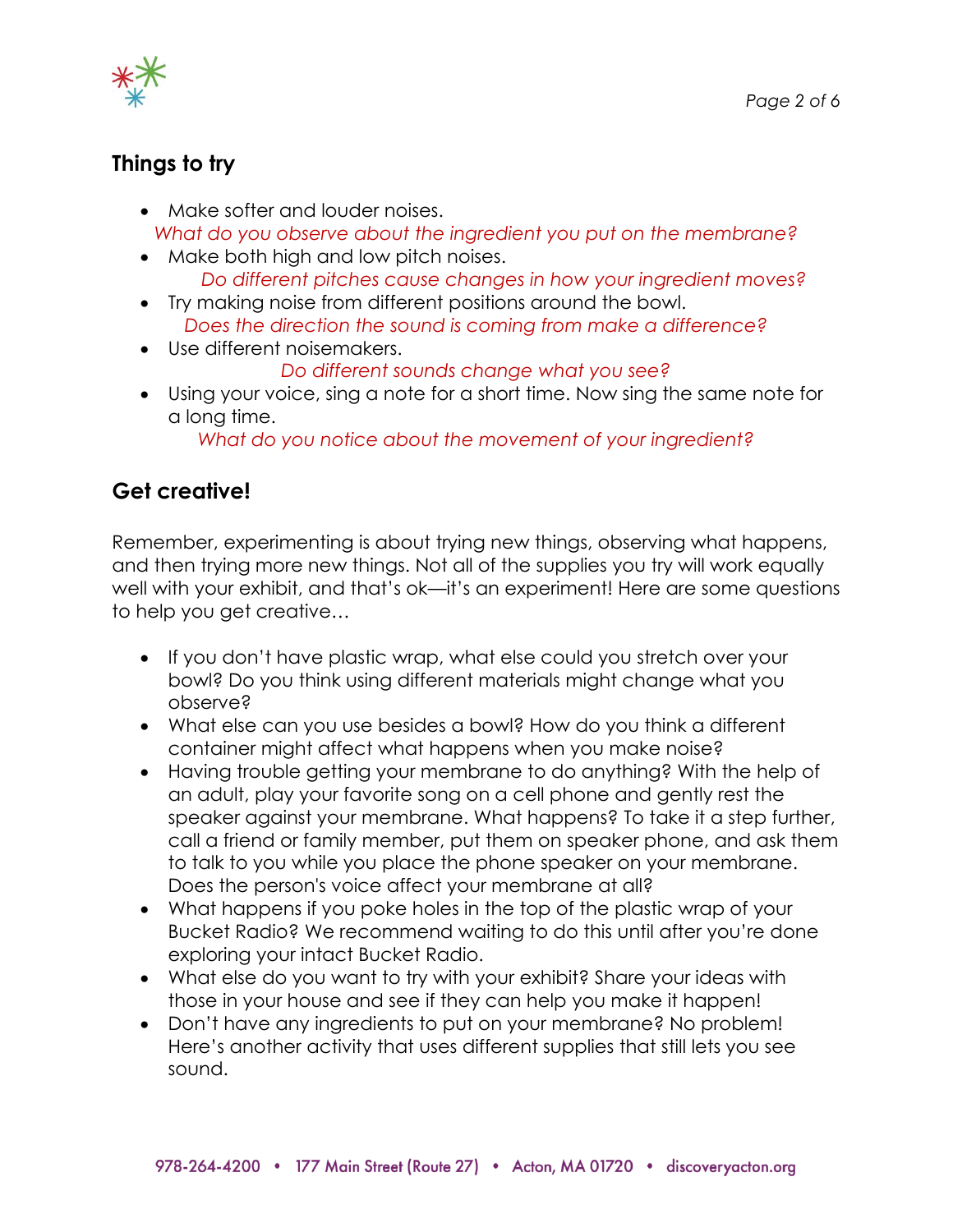

#### *See sound waves in water*

- Supplies: container for water, funnel (see photo for an example of a homemade funnel), plastic wrap or another material to spread across the large opening of your funnel
- Start exploring
	- Fill your container with water and place it on a table or the floor where it won't be easily disturbed.
	- **•** Tightly stretch your membrane over the large opening of your funnel and hold the membrane in place with one hand
	- Place the small end of the funnel above the water and tap on your membrane. Will anything happen to the water? Note: You may have to experiment with how hard to tap your membrane. *What do you notice about the water?*

- Things To try
	- Does tapping harder or lighter on your membrane affect the water differently?
	- What happens if you tap very quickly? Very slowly?
	- Does holding your funnel closer and farther from the water surface change what you see?
- Get creative!
	- Can you test out funnels of different sizes or shapes? Remember, you can make your funnels!

## **What's going on?**

When you play sounds directed towards your membrane, do your bits of ingredient bounce along to the rhythm? Does the movement of the membrane, and therefore your ingredient, change as the sound changes pitch, or loudness, or location?

Sound is a type of energy, and this energy travels through the air—and any other mediums, like water, wood, and plastic—in waves. These waves are made up of *particles*—tiny bits of the air, wood, plastic, or other medium—vibrating back and forth. When you sing to your Bucket Radio, your vocal cords vibrate (feel the front lower part of your neck next time you talk or sing a song to feel them vibrate!). This vibration causes particles around your vocal cords to vibrate, which in turn vibrate the particles next to them, and eventually this wave of vibration reaches your membrane, causing it to vibrate, too. And the salt and sugar on top of the membrane bounce up and down as if they're on a trampoline.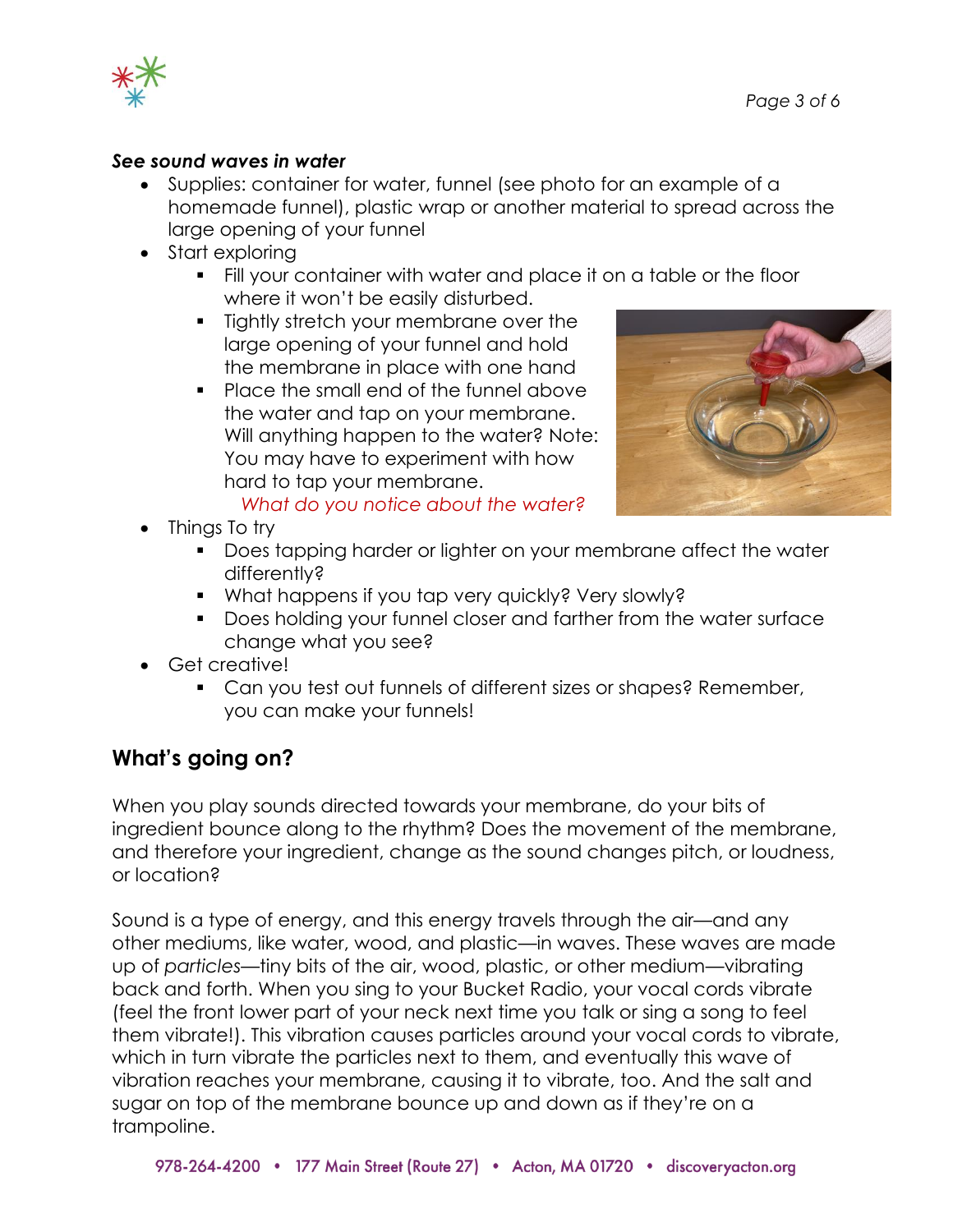



Changing the loudness, pitch, location, and type of sound you produce changes how the nearby particles vibrate, which in turn changes how your membrane—and therefore bits of ingredient on top of your membrane—move.

#### **But wait! There's a bit more to our Bucket Radio exhibit at Discovery Museum….**

Our Bucket Radio not only allows you to feel sound and see sound vibrations, but it also lets you try to increase the volume, or *amplify*, the sound coming from the Bucket Radio. Let's play with this second Bucket Radio idea of sound amplification now. And for those of you who tried the *See sound waves in water*  activity in the **Get creative!** section, you were using sound wave amplification to move your water!

#### **Supplies**

*Be sure to ask an adult for help as you gather your supplies to recreate the exhibit!*

- Container of any type (drinking cups and empty cans work well)
- Rubber band large enough to fit across the opening of your container. Some hairbands will work, too.

### **Exploration**

- Stretch your rubber band across your thumb and forefinger and pluck it. Listen to the sound it makes.
- Now, stretch it over an empty container (see photo) and pluck it again.

*What do you notice about the sound?*

## **Things to try**

- Use containers of different sizes and materials. *Does anything about the sound change?*
- Try out different sized rubber bands on your containers. *Do different rubber bands produce different sounds on the same*
- 
- *container?*
- Stretch more than one rubber band across one container. *How do the two sounds compare when you pluck each rubber band separately? And when you pluck them together?*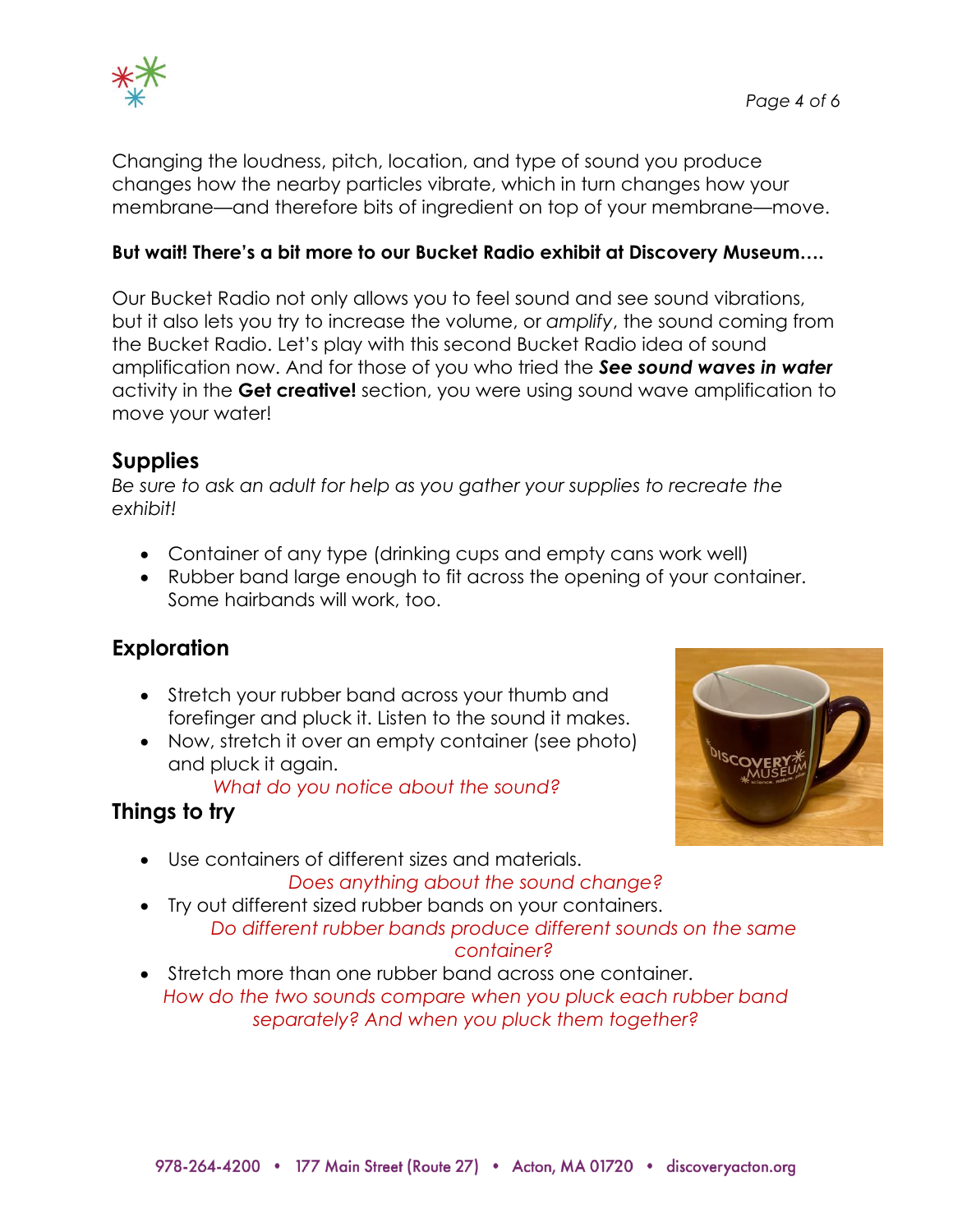

### **What's going on?**

What did you notice about the sound you heard when you plucked your rubber band stretched across your fingers compared to when you stretched it across a container? Did the loudness of the sound change? By stretching the rubber band across a container, you created a way for the sound waves to get bigger, or *amplify*.

Remember earlier when we talked about how sound waves are vibrating particles that pass along their vibration to the particles around them? (You can always revisit the earlier **What's going on?** section for a reminder.) When you vibrate your rubber band on the container by plucking it, the vibrating rubber band particles pass, or transfer, their vibration to the container. The container is larger than the rubber band (it has a larger *surface area*), so it can vibrate even more particles than the rubber band can. This strengthens, or amplifies, the sound wave, making the sound louder. Many string instruments, including violins and guitars, use strings stretched across an open container (this is called the *sound box* of the instrument) to amplify the sound of the string.

### **Discovery Museum Bucket Radio Challenge**

Can you compose a song using different sized cups and rubber bands?

- Collect an assortment of containers and rubber bands and/or hairbands.
- Pick a simple song you know. Combine the rubber bands and cups you collected so that you can pluck a few notes of the song. Maybe you'll even be able to play the whole thing!

*Can you create high notes? Can you create low notes? Can you play more than one note on one container? What happens when you pluck the rubber bands with more force? Less force?*